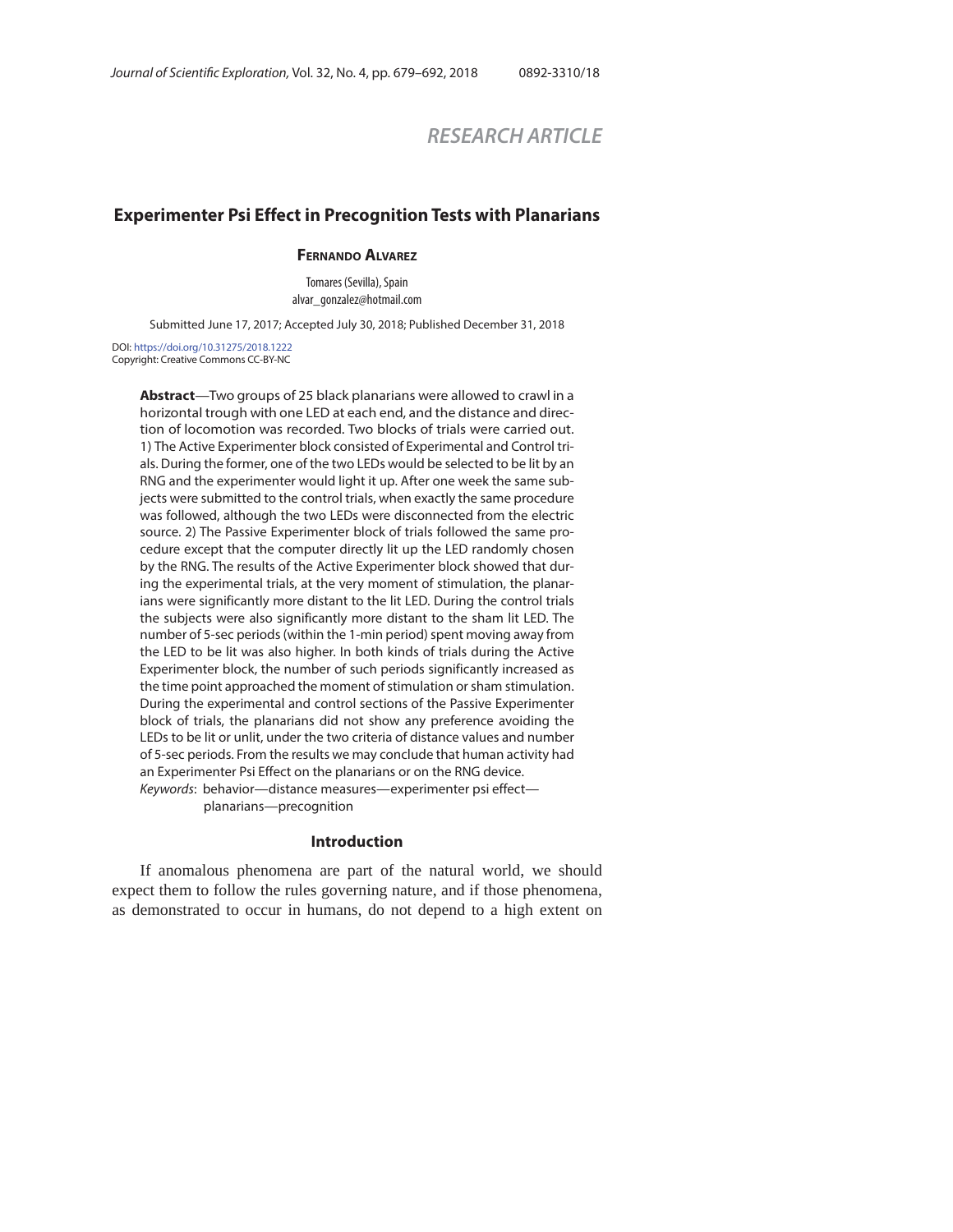our intellectual capabilities, but appear to be more connected to emotional or unconscious physiological states (Radin 1997, 2004, Bierman & Radin 1999, Bierman & Scholte 2002, Spottiswoode & May 2003, McCraty, Atkinson, & Bradley 2004, Sartori, Massaccesi, Martinelli, & Tressoldi 2004, May, Paulinyi, & Vassy 2005, Tressoldi et al. 2011), it would not be out of the question that such singular events also are found in the animal world, to which we belong.

In relation to anomalous anticipatory activity, although up to now the effort to bring this ability to light in animals has been scant, there are sufficient results to suggest that the phenomenon is widespread, being present not only in those animals endowed with a highly developed nervous system, such as birds and mammals (Duval & Montredon 1968, Sheldrake & Smart 1998, 2000, Radin 2002, Alvarez 2010a, 2010b) but also in primitive ones such as earthworms and planarians (Wildey 2001, Alvarez 2016).

Concerning the subject species of this study (the black planarian *Girardia dorotocephala*), recording the frequency of their Head Movements (a behavior indicative of distress or ambient exploration) showed them to be able to anticipate a noxious upcoming event (a startle sound), the effect being especially intense immediately before the presentation of the stimulus (Alvarez 2016).

When trying to understand the physiological mechanisms involved in human precognition, the use of animals endowed with a primitive nervous system could be of help. In connection with this, the use of planarians with that purpose could be of great interest, since, according to the structure and physiology of their central nervous system and cerebral ganglion, these are positioned as the most likely ancestors of the vertebrate brain (Baguñá & Romero 1984, Agata et al. 1998, Sarnat & Netsky 1985, 2002, Umeda et al. 2005, Murakoshi & Yasuda 2012).

Initially, the aim of this study was to arrive at a simple technique to study precognition in the black planarian, using distance measures instead of head movements (Alvarez 2016) for the detection of precognition, taking advantage of the planarians' strong photophobic response. Then, in view of the results of the first block of trials, the objective changed toward exploring the phenomenon of experimenter psi effect.

Before R. G. Stanford introduced the Psi-Mediated Instrumental Response (PMIR) model in 1974 and afterwards (Stanford 2015), it was assumed that in psi experiments the participant was nearly the only party responsible for the psi response. This model proposes that in the presence of a particular need the organism uses sensory and psi means to scan the environment for relevant objects or events, then using them in an instrumental way to satisfy the need. The model and the proofs on which it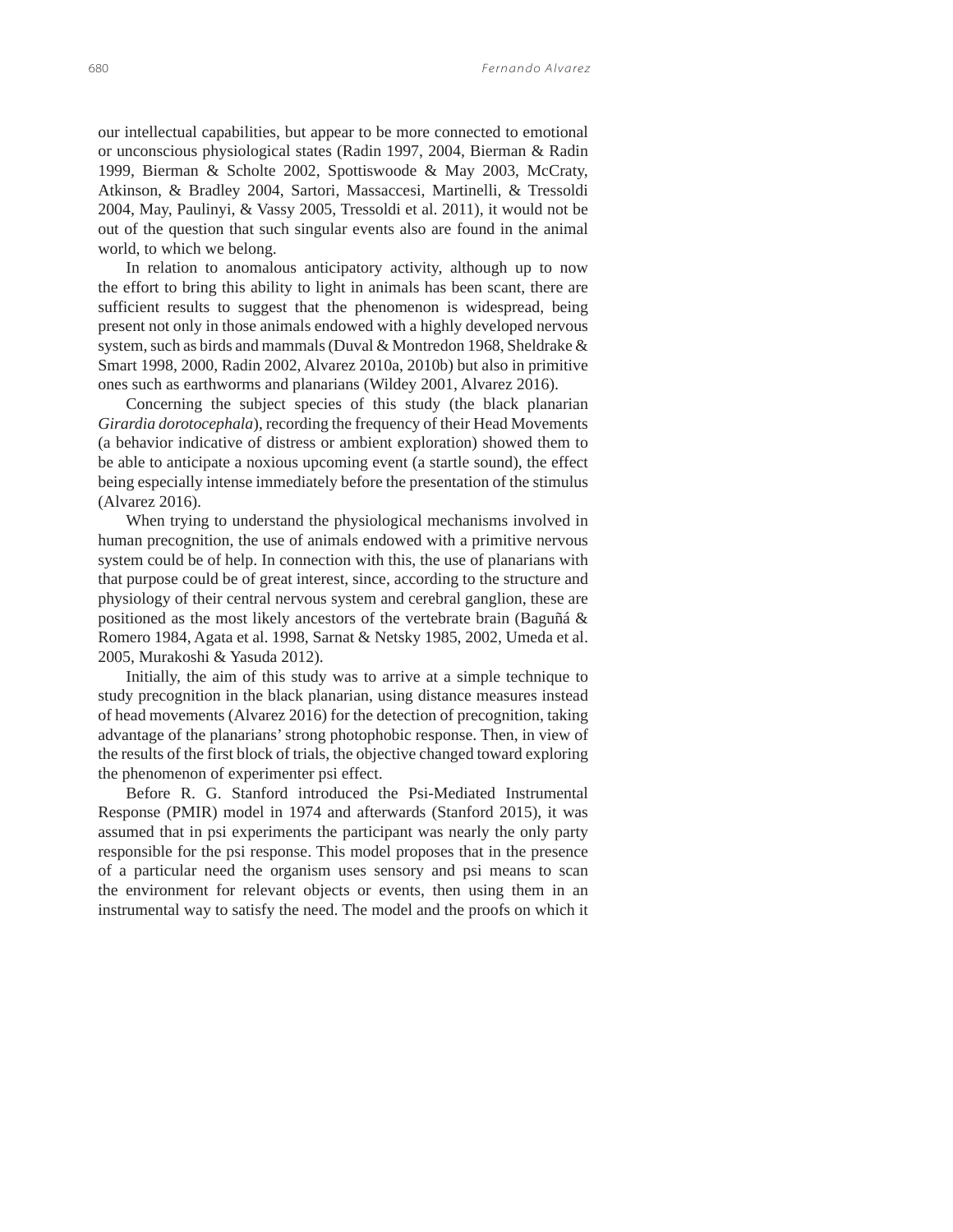stands showed that a psi effect can be produced without the agent intending to do so, provided that the psi effect favors the realization of a need or desire. Therefore, experimenters, presumably having at least a moderate interest in the success of their work, under the PMIR model would be expected to unconsciously use their own psi to fulfill their desires for the experiments. On this basis, J. Palmer hypothesized about the possible ways experimenter psi effect could occur in anomalous cognition experiments (Palmer & Millar 2015).

In addition, although the results of the long-term and worldwide experiment of the Global Consciousness Project (GCP) point to an effect by human collective emotions on the output of RNGs and the existence of a field-like Global Consciousness (GC) (Nelson 2013), a close examination of the information by Bancel (2017) appears to indicate that GC cannot explain the results, which may rather be due to a goal-oriented (GO) psi experimenter effect, associated with agents engaged with the project and aware of the pretended goal (most probably the experimenters). Nevertheless, Nelson's (2017) reply concerning the weakness of some of Bancel's assumptions (like the attribution of the effect only to an intentional source) and the structure of GCP data (like temporal and spatial parameters incompatible with the GO model) shows that GC should not be rejected outright in a successful model.

This study aims toward understanding the phenomenon of experimenter psi effect. My hypothesis was that under imminent stimulation precognition would show up in the results when the experimenter was an active participant during the tests, and would not manifest when the experimenter was passive.

#### **Methods**

A colony of black planarians was maintained in polypropylene plastic containers filled with dechlorinated (aged) tap water at 22–24 °C (Claussen, Grisak, & Brown 2003) with slow aeration, and fed on raw homogenized veal liver paste (frozen and then thawed at room temperature) and frozen and thawed larvae of chironomid midge flies, once a week, followed by water change. The planarians were allowed to feed for three hours and the water was then changed to remove any debris. They were kept on a normal diurnal cycle (exposed to diffuse natural light during the day and kept dark at night.

The use of light to test for precognition in planarians was based on their strong photophobic response (Parker & Burnett 1900, Taliaferro 1918, Halas, James, & Stone 1961, Arees 1986). The experimental chamber consisted of a 10-cm horizontal trough made of polystyrene; its transverse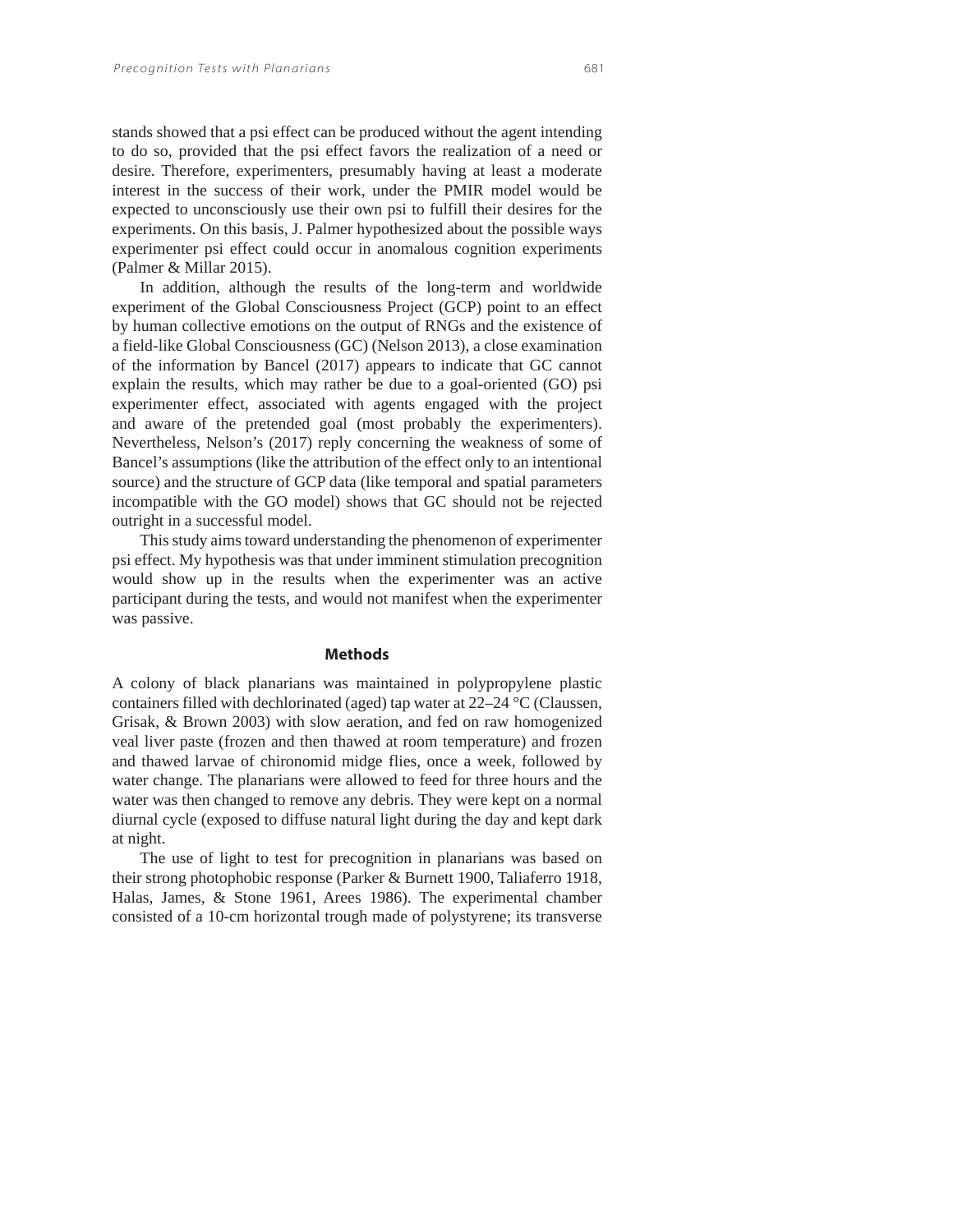

**Figure 1. Experimental chamber. (1) LED. (2) Tape measure.**

section was V-shaped and, in order to record the planarian's location, a millimeter tape measure was run along both sides of the trough. At each of both ends at the bottom of the trough there was a 5-mm LED-emitting blue-green light of 503–512 nm (model *verde-agua* 529PgOc, Robotecno, Spain), which corresponds to the species maximum ocellar sensitivity to 508 nm light (Brown & Ogden 1968). The trough was leveled to gravity, and during the experiments it was filled with water up to 5 mm (Figure 1).

To prevent reflections, the trough surroundings were painted matte black and covered with transparent matte acrylic medium. The trough was inside an empty  $28 \times 16.5 \times 15$  cm aquarium, surrounded by water (with a heater in it, connected to a thermostat, to maintain the temperature at 22–24 °C) inside another,  $35 \times 20 \times 26$  cm, aquarium. The whole block was mounted on a 10-cm layer of polyethylene foam sheet to reduce any vibration. Maintaining the experimental chamber at sufficiently high temperature (22–24 ºC) would make the subjects more responsive to the onset of light (McConnell 1967).

Tests were carried out between 8:00 and 11:00 UT (apparently black planarians learn the correct response in a training task more often in the morning (Cohen 1965)). The subjects were transferred using 3-ml disposable plastic pipettes with a widened opening so as not to injure them.

The experiment was composed of two blocks. The first block (henceforth known as Active Experimenter block, carried out between January 12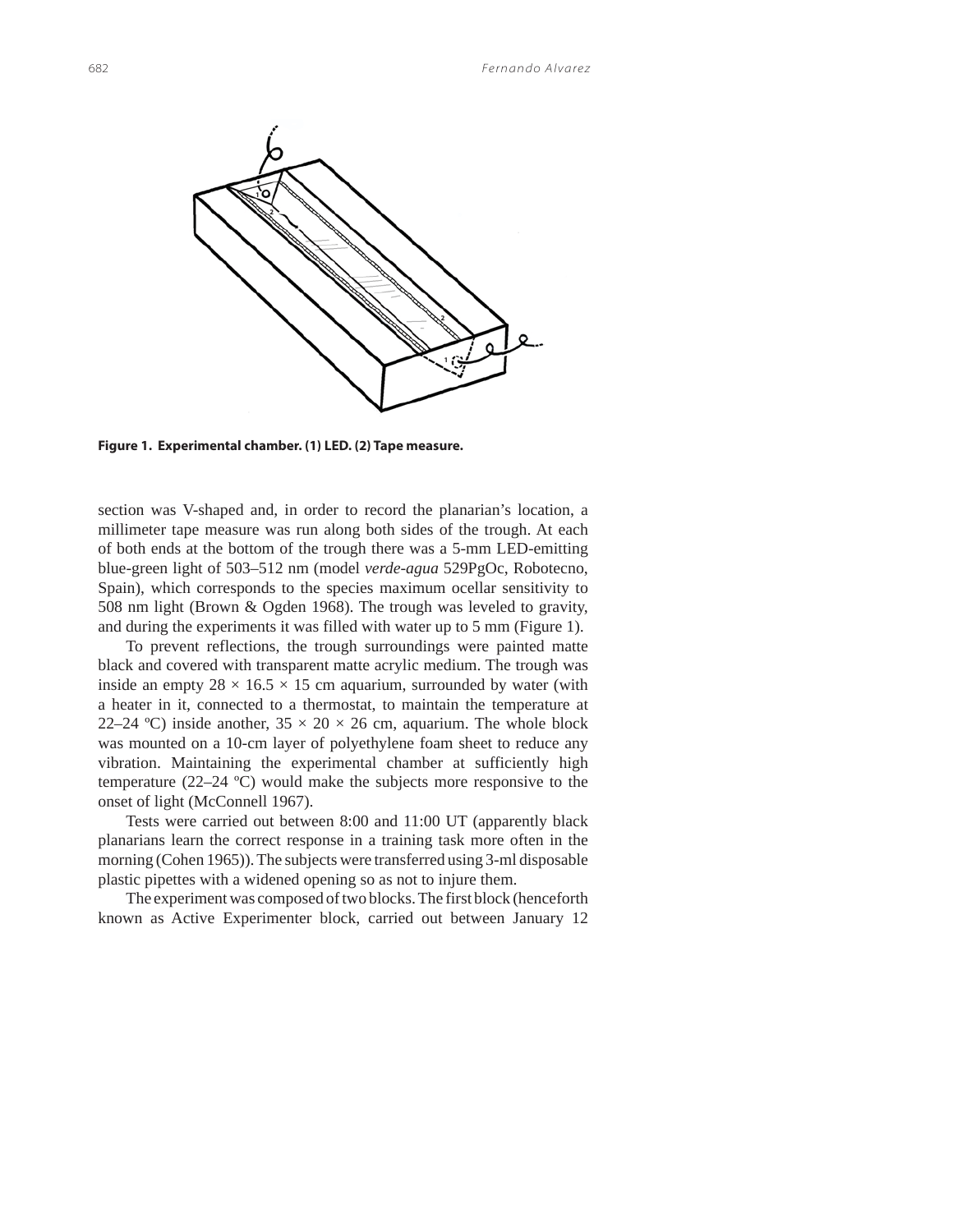and February 17, 2017, on 25 subjects) consisted of two sections of trials (Experimental section, followed after one week by the Control section, both on the same individuals). The second block (henceforth known as Passive Experimenter block, carried out between December 14, 2017, and January 14, 2018, on 25 different subjects) was also composed first of the Experimental section also followed after one week by the Control section on the same individuals.

At the beginning of each session, one subject was taken from its colony and placed exactly at the center on the trough (at equal distance from both LEDs). All trials consisted of an accustoming period of five minutes to adjust the planarians to the new environment, followed by another five minutes of light or sham stimulation.

At the end of the 5-min accustoming period of the Experimental trials of the Active Experimenter block, a random event generator (true RNG, by Orion Electronics) would determine that one of the two LEDs at the terminals of the trough would light up. Immediately after the RNG made the choice, I lighted the selected LED for the 5-min stimulation period. After one week, the same individuals were submitted to the control trials of this block, where exactly the same procedure, involving the computer, the RNG, and the experimenter, was followed, except that the two LEDs were in this case disconnected from the electric source.

The Passive Experimenter block of trials was organized in exactly the same manner as the Active Experimenter block, although in this case I (the experimenter) remained in the room but had no part in switching on the LED light, which was turned on directly from the RNG and the computer (as done in other planarian experiments (Alvarez 2016)). In the same way as for the Active Experimenter block during the Control section of the Passive Experimenter block, the LEDs were disconnected from the electric source.

After each trial, the trough was cleaned and dried, and before the next subject was tested water from its container was added. From the beginning to the end of the trials, all subjects were filmed with a 25-frames-per-second videocamera located 55 cm directly above the experimental trough (a Sony DCR-SR72E provided with a polarizing filter in order to suppress glare from the water surface). During the experimental sessions, the room was kept dark, and to allow filming in line with the species minimum evoked ocellar potential in the red (mainly at 600 nm and above, Brown, Ito, & Ogden 1968) diffuse illumination was provided by a led lamp emitting red 620–630 nm light.

During the video analysis, I measured the distance to  $\pm 1$  mm from the subject's tip of the head to each of the two LEDs at the very moment of stimulation or sham stimulation, and in the previous 12 5-sec periods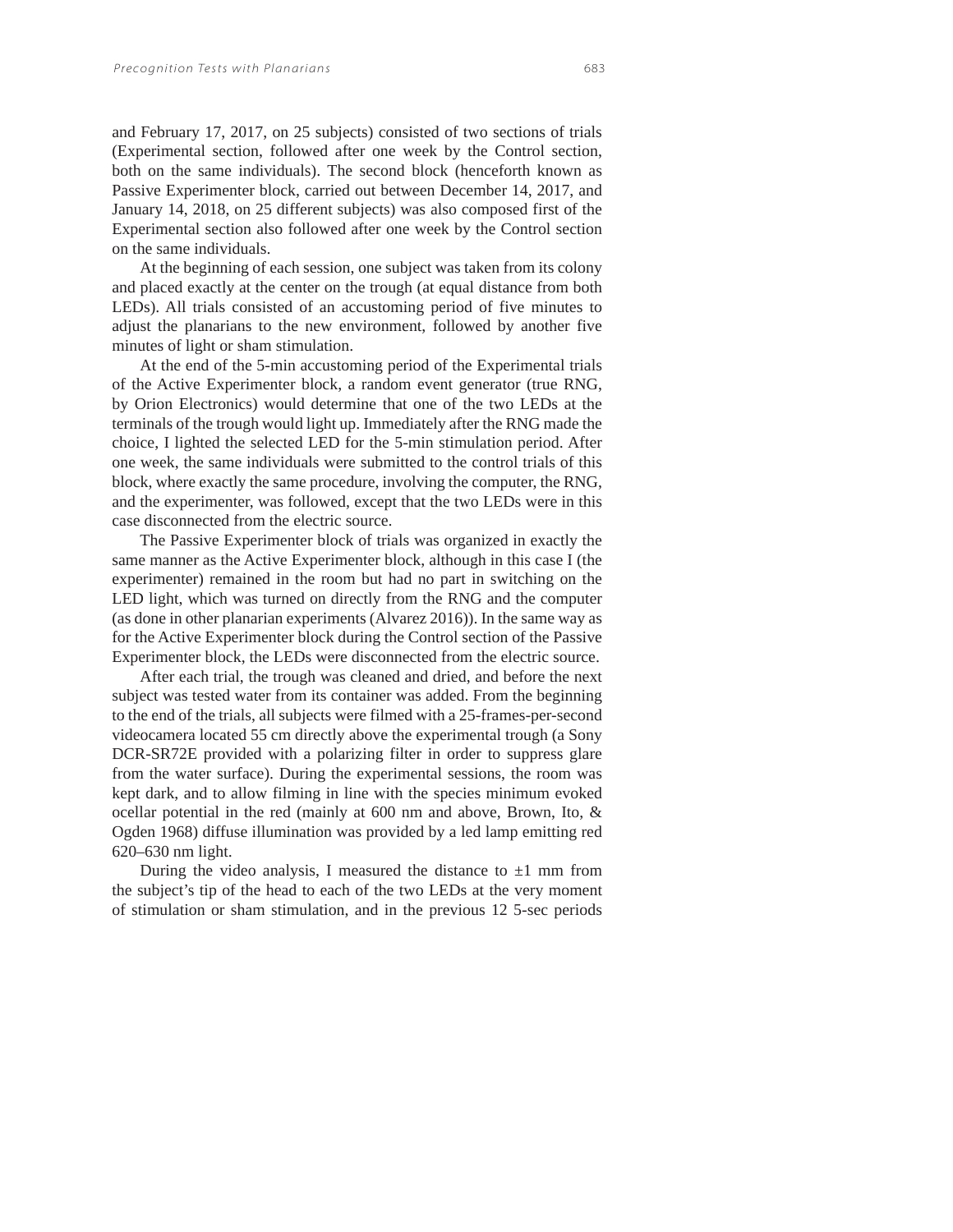

**Figure 2. Order of events of the experiment. Time of darkness is represented in grey, and the stippled area corresponds to the time of observation. The diagram applies both to the Active and Passive Experimenter blocks.**

(totalling one minute) I counted the number of periods in which the direction of locomotion was toward one or the other end of the trough. To obtain these two measures, the VLC Media Player computer program was used (Figure 2).

To prevent experimenter bias, after determining the exact moment of stimulation or sham stimulation and labeling each individual video clip, a third person kept the identity of each trial unknown to the author (who examined the video clips) until all analyses of each block were completed.

## *Statistical Analysis*

Previous to all analyses, it was shown that out of the 100 cases of lighting or sham lighting in both blocks, 52 of them involved LED1 (26 to block 1 and 26 to block 2) and 48 involved LED 2 (24 to block 1 and 24 to block 2).

The distributions of distances to the LED which will light and will not light up (Experimental trials) or falsely light and will not light up (Control trials) at the moment of real or sham stimulation, and of the number of 5-sec periods spent moving away with respect to both LEDs during the 1-min period before real and sham stimulation for both blocks, did not deviate significantly from normality (*p* > 0.20, Kolmogorov-Smirnov test). Consequently, the *t*-test for dependent samples was applied to those data in order to find out if the planarians stayed farther away from the LED of the succeeding true or sham stimulus than to the other LED, as well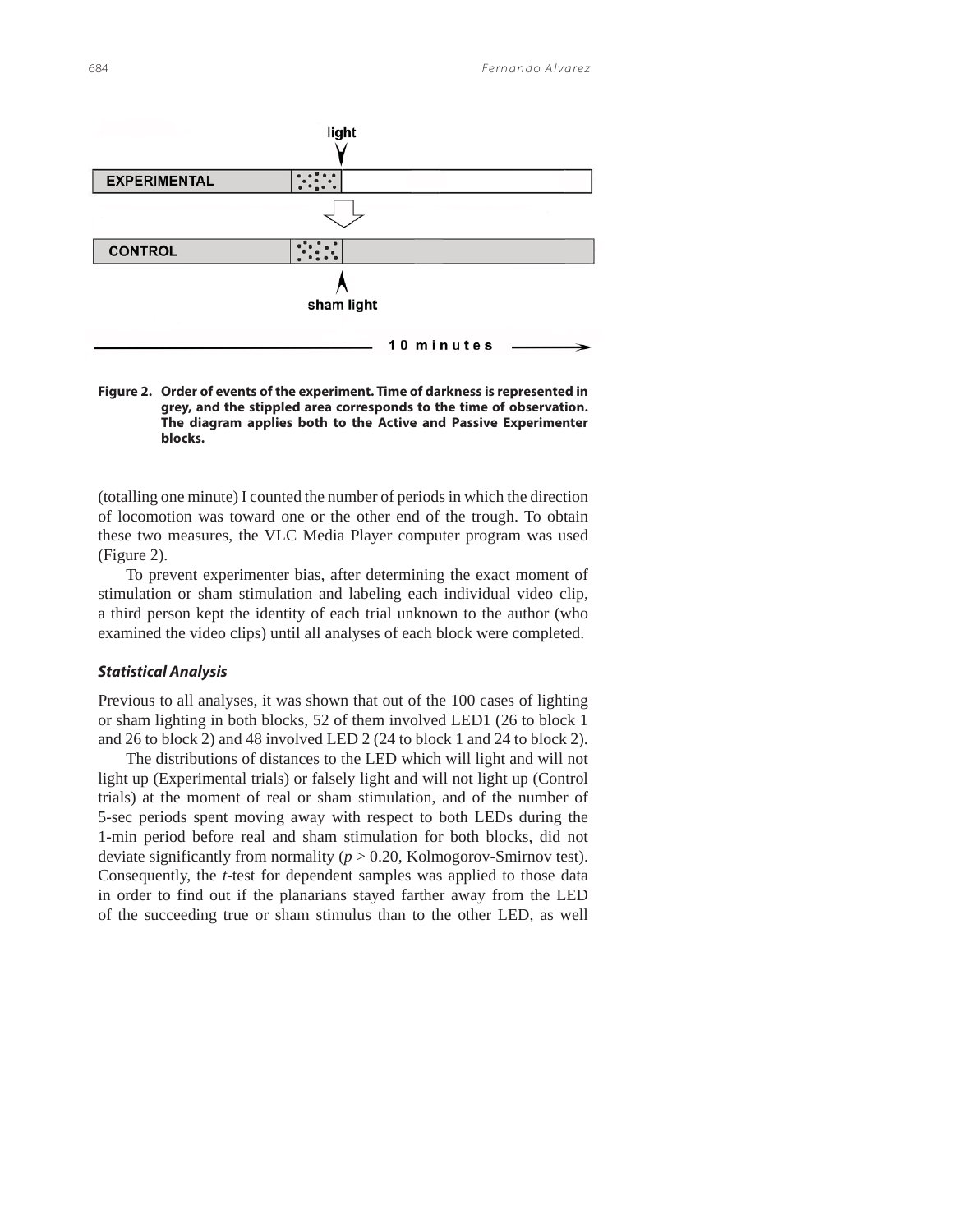as comparing the distance values obtained in the experimental and control trials for the same individuals.

To ascertain the relationship between the passage of time and the behavior of moving away from the lit LED, the Pearson correlation coefficient test was applied to the order of 5-sec periods one minute before real stimulation with the mean number per period and subject of periods spent moving away from the LED to be lit up (distributions in all cases did not deviate significantly from normality).

Data analysis was done using the STATISTICA 6.0 computer program. All reported *p* are two-tailed.

## **Results**

#### *Active Experimenter Block*

Distributions of distances toward LED 1 and LED 2 (irrespective of which one was lit) and of the number of 5-sec periods spent moving away from each of both LEDs (irrespective of which one was lit) during the Experimental and Control trials did not deviate significantly from normality ( $p > 0.20$ ). During the experimental and control trials, at the moment of stimulation and sham stimulation, the distance toward both LEDs was statistically equivalent (Experimental:  $df = 24$ ,  $t = 0.58$ ,  $p = 0.567$ ; Control:  $df = 24$ ,  $t =$ 1.64, *p* = 0.114; *t*-test for dependent samples). The same lack of preference for either of the trough ends was shown in the number of 5-sec periods involving moving away locomotion (Experimental:  $df = 24$ ,  $t = 0.82$   $p =$ 0.416; Control:  $df = 24$ ,  $t = 0.09$ ,  $p = 0.928$ ).

During the experimental trials, when at the moment of stimulation the distance to the LED to be lit was compared with that toward the LED which would not light up, the planarians appeared significantly more distant to the lit LED  $(t = 2.23, df = 24, p = 0.035$ ; *t*-test for dependent samples, Figure 3).

Unexpectedly, during the control trials (without any real light stimulation) at the instant of sham stimulation, the distance to the sham lit LED was also significantly higher than that toward the sham unlit one  $(t =$ 2.32, *df* = 24, *p* = 0.029; see Figure 3).

The comparison between distances toward the lit LED during the experimental trial and toward the sham lit LED during the control trials yielded a nonsignificant difference ( $t = 0.168$ ,  $df = 24$ ,  $p = 0.868$ ; *t*-test for dependent samples).

With reference to the number of 5-sec periods within the final 1-min interval spent moving away from the LED to be lit and toward the LED which would not light up, during the experimental trials a significantly higher value was obtained for the former  $(X \pm SE = 7.0$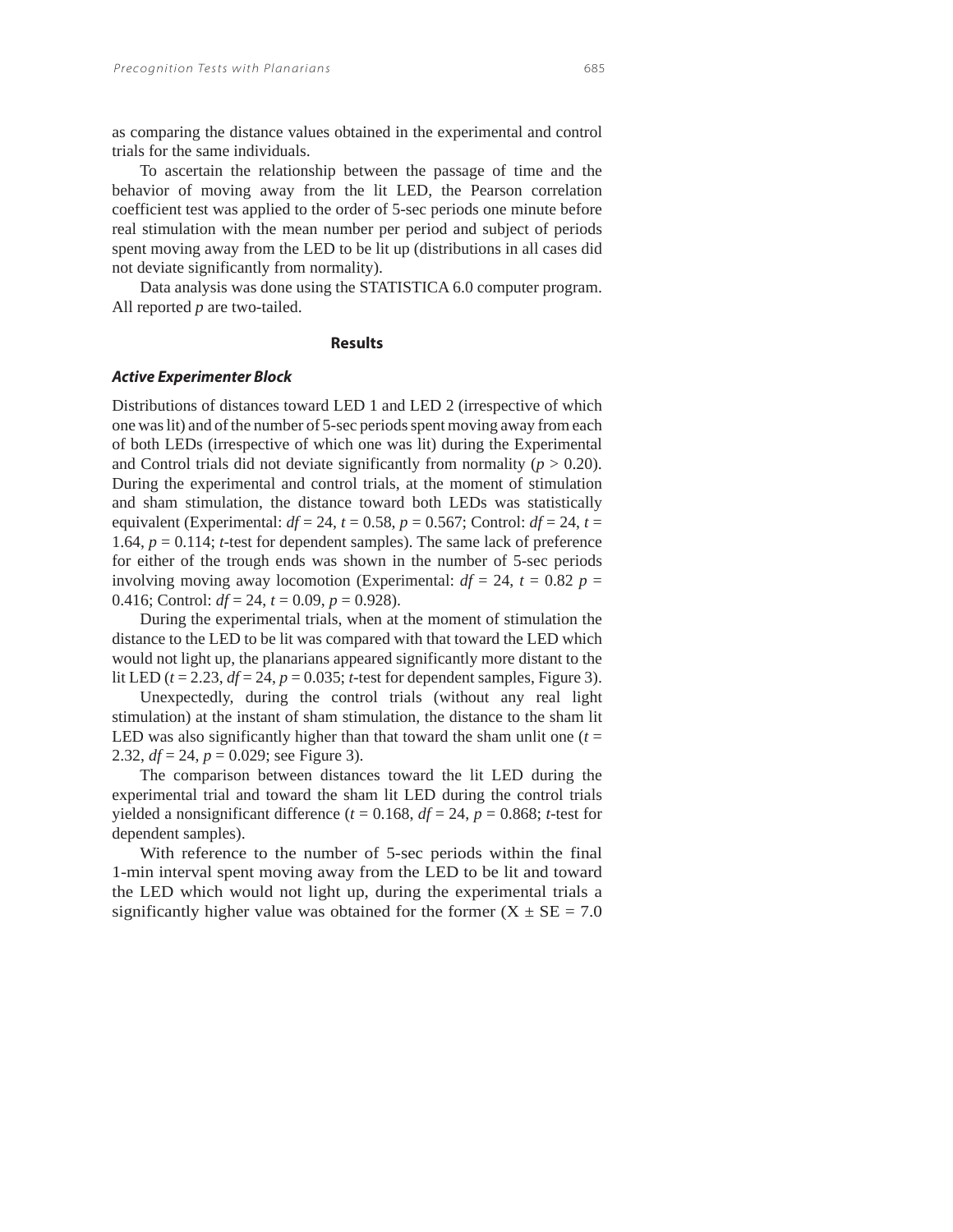

**Figure 3. Mean distance (+SE) toward the LED which will light up (empty bars) and the one providing no stimulation (black bars) at both ends of the trough during the experimental trials and toward the LEDs related to sham stimulation (striped bars) and no stimulation (black bars) during the control trials at the very moment of real or sham stimulation of the Active and Passive Experimenter blocks.**   $* p = 0.035$ ,  $** p = 0.029$ . N.S. = not significant

 $\pm$  0.5, and 4.5  $\pm$  0.5, respectively; *t* = 2.73, *df* = 24, *p* = 0.012), the effect being in the same direction and even slightly stronger during the control trials (7.5  $\pm$  0.6, and 4.2  $\pm$  0.6, respectively; *t* = 3.63, *df* = 24, *p* = 0.006; *t*-test for dependent samples).

 During the experimental trials, when testing the relationship between the passage of time and the direction of locomotion away from the LED to be lit, a significant positive correlation was obtained between the order of time points of the 1-min period approaching the moment of stimulation and the mean value per subject of the number of 5-sec periods when the planarians moved away from that LED ( $n = 12$ ,  $r = 0.801$ ,  $p = 0.002$ ; Pearson correlation coefficient test). Again, the effect was also positive and more intense during the control trials, when no real light stimulation took place  $(n = 12, r = 0.873, p = 0.0001)$  (Figure 4).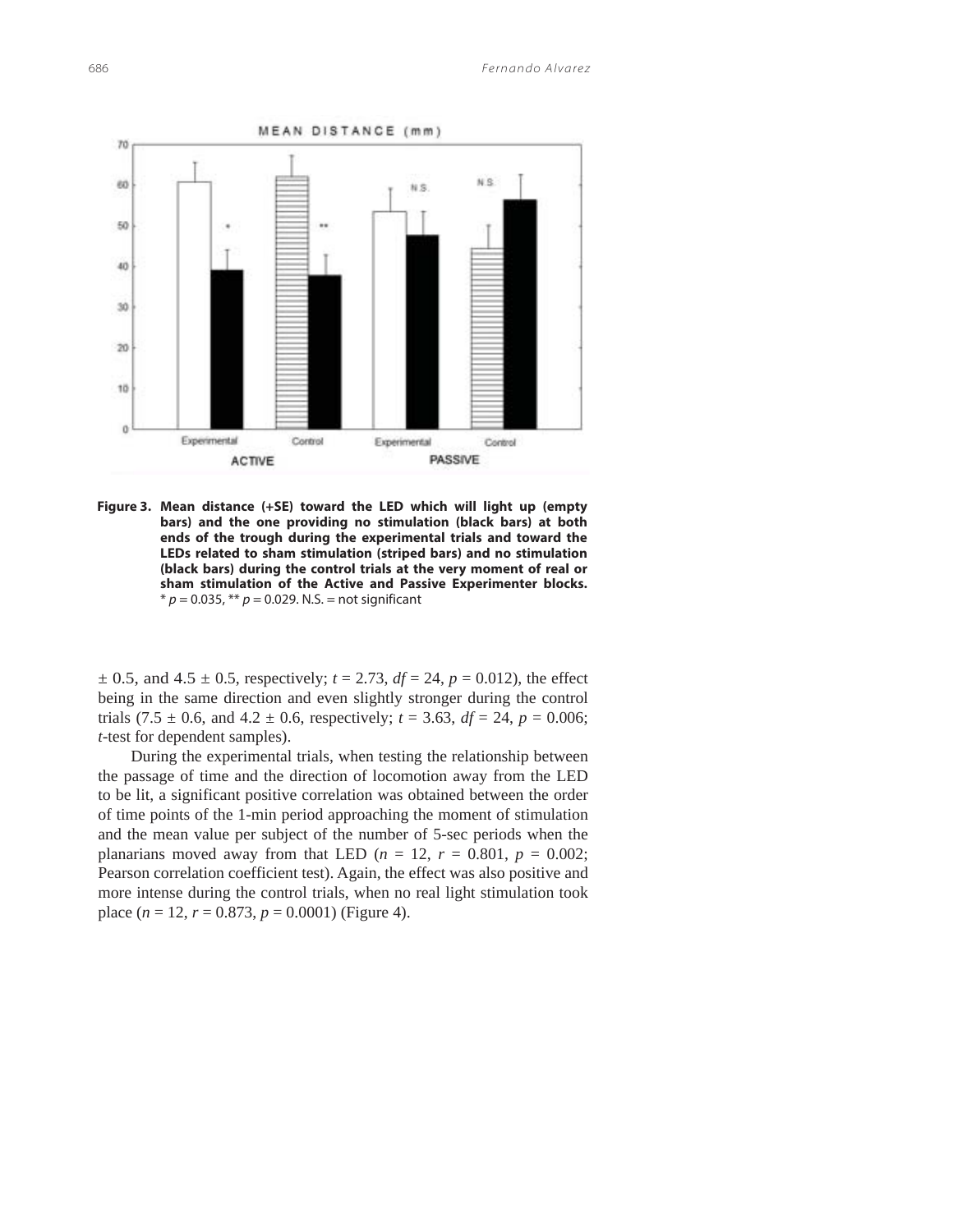

**Figure 4. Scatterplots of the passage of time (order of 5-sec periods one minute before real and sham stimulation) against the mean number of periods spent moving away from the real or sham lit LED for the Active and Passive Experimenter blocks.**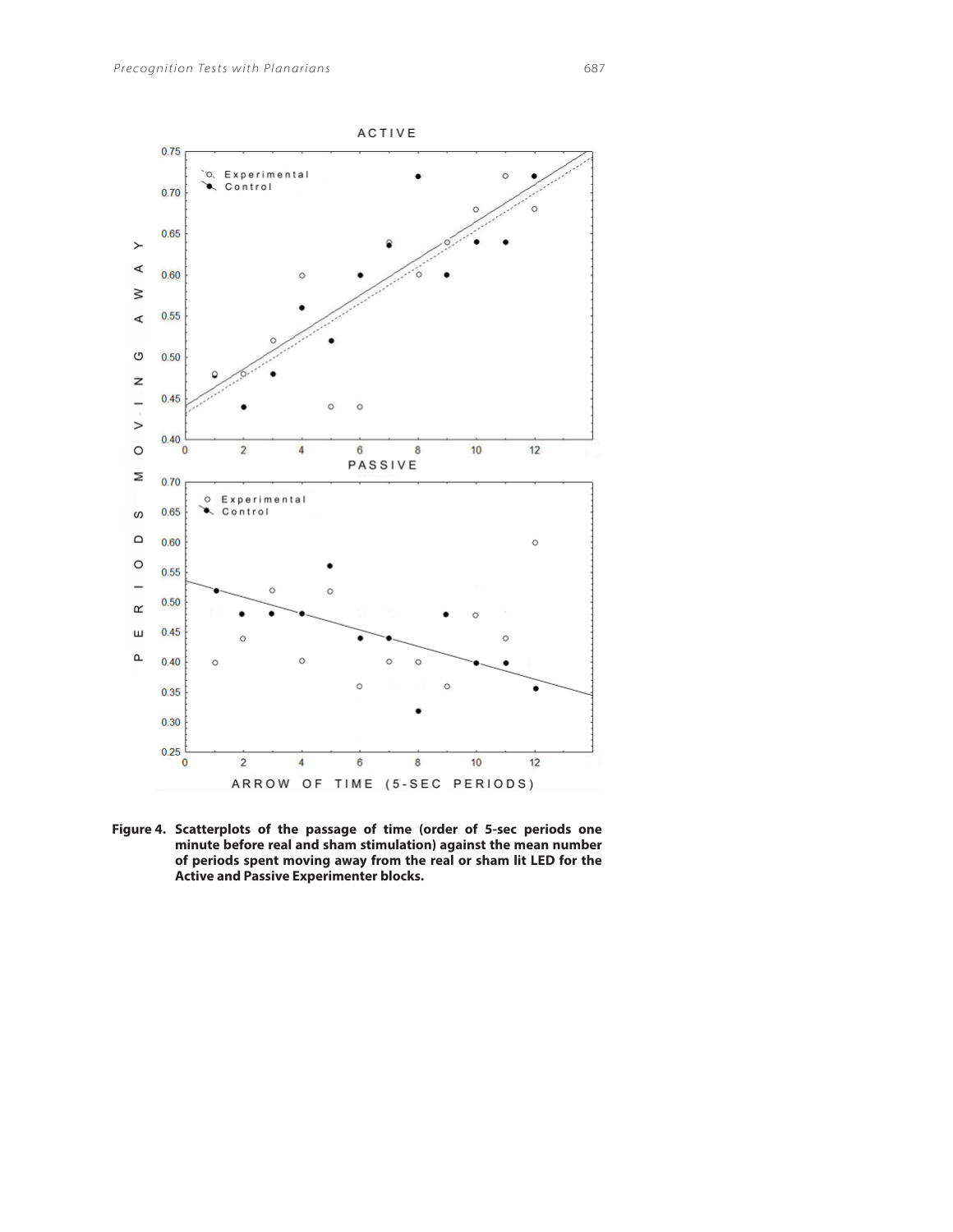### *Passive Experimenter Block*

Distances toward LED 1 and LED 2 (irrespective of which one was lit) and of the number of 5-sec periods spent moving away from each of both LEDs during the Experimental and Control trials did not deviate significantly from normality ( $p > 0.20$ ). During the experimental and control trials, at the moment of stimulation and sham stimulation, the distances toward both LEDs were statistically equivalent (Experimental:  $df = 24$ ,  $t = 0.98$ ,  $p =$ 0.339; Control:  $df = 24$ ,  $t = 1.13$ ,  $p = 0.270$ ). The same lack of preference was shown in the number of 5-sec periods moving away (Experimental: *df*  $= 24$ ,  $t = 0.44$ ,  $p = 0.663$ ; Control:  $df = 24$ ,  $t = 0.45$ ,  $p = 0.660$ ).

During the Experimental trials, the comparison of distances to the LED to be or not to be lit showed no significant difference ( $t = 0.55$ ,  $df = 24$ ,  $p =$ 0.581). The same result was obtained during the sham stimulation Control trials ( $t = 1.08$ ,  $df = 24$ ,  $p = 0.289$ ; see Figure 3).

The difference between distances toward the lit or sham lit LED between the Experimental and Control trials was also nonsignificant  $(t =$ 1.42,  $df = 24$ ,  $p = 0.170$ ).

During the experimental trials, no significant difference was obtained in the number of 5-sec periods spent moving away from the LED to be lit and toward the unlit LED (5.3  $\pm$  0.6, and 6.1  $\pm$  0.6, respectively; *t* = 0.70, *df*  $= 24$ ,  $p = 0.490$ ). A similar result was obtained for the control trials (5.3  $\pm$ 0.5, and  $6.5 \pm 0.5$ , respectively;  $t = 1.13$ ,  $df = 24$ ,  $p = 0.271$ ).

The relationship between the passage of time and the direction of locomotion away from the lit LED during the experimental trials was nonsignificant ( $n = 12$ ,  $r = 0.241$ ,  $p = 0.4351$ ). Unexpectedly, in the case of the sham lit LED, the relationship was negative and significant ( $n = 12$ ,  $r =$ 0.698,  $p = 0.012$ ) (Figure 4).

### **Discussion**

Together with the result of the Active Experimenter block of trials showing that planarians behaved in advance to avoid future real or sham light stimulation, the absence of a positive response when the experimenter was passive unquestionably points to a goal-oriented experimenter psi effect.

Then, the fact that planarians avoid in the same manner upcoming real and sham light during the Active Experimenter block of trials suggests that they are not responding to future light stimulation. During these trials the planarians were moving away from the LED to be lit or sham lit before the choice by the RNG was done, and at that time the experimenter did not consciously know yet the succeeding outcome of the choice. Consequently, if any information would have been communicated from the experimenter to the planarians, it would have to be of a retrocausal nature.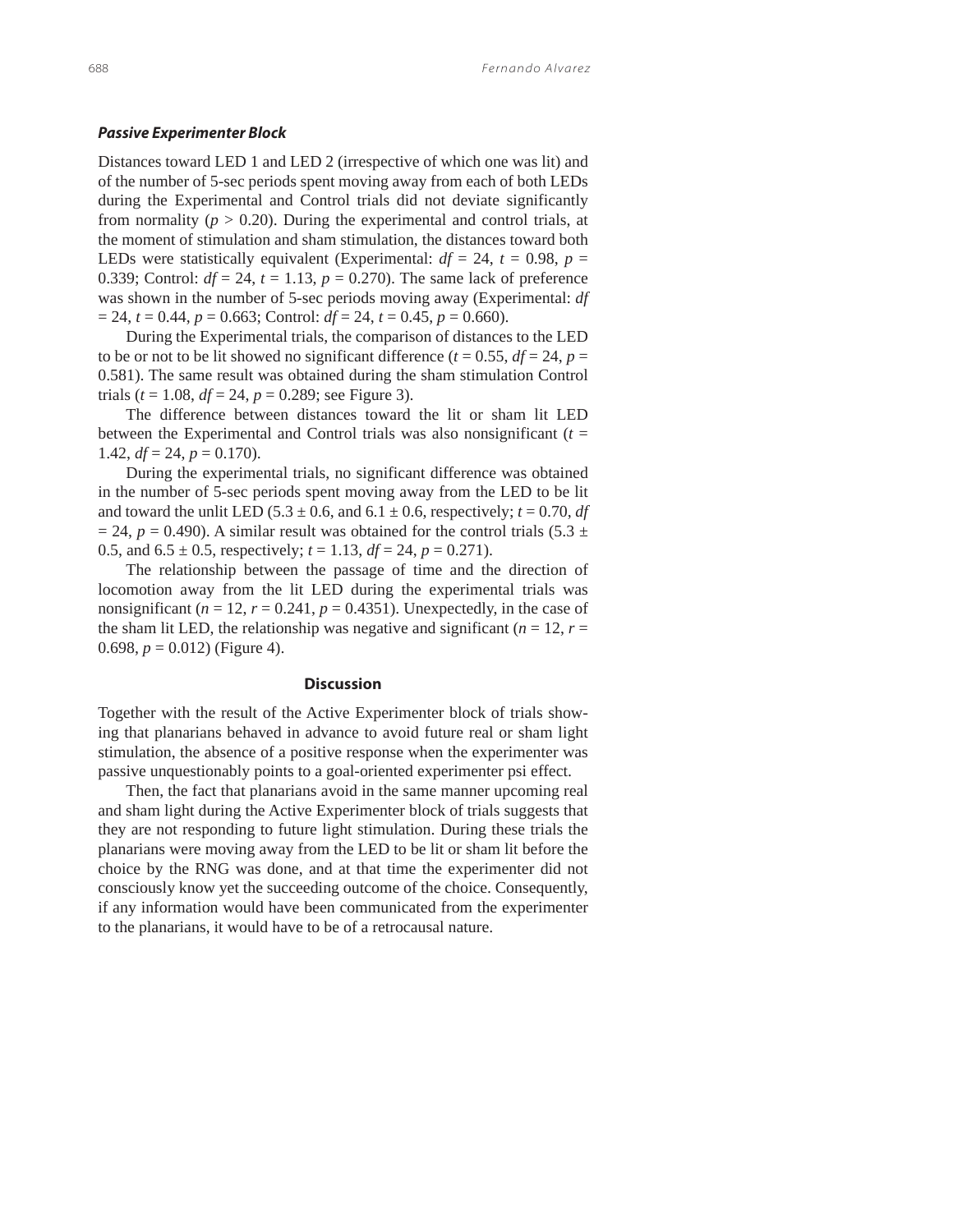In any case, we should recognize that the effect might have acted not only over the planarian participants but also on other elements of the trial situation, perhaps making the RNG produce a non-random choice convenient to the experimenter (and the planarians'?) desires. That precognition and micro-PK effects may draw from similar mechanisms of information exchange between human consciousness and random processes has been suggested by Dunne and Jahn (1992), and actually it is not possible to experimentally distinguish precognition from PK. Pre-stated intention or awareness of the situation is known to correlate with shifts in the output of random microelectronic devices (Schmidt 1970, Bierman & Houtkooper 1975, Nelson et al. 1991, Dunne & Jahn 1992, 1995, Mason, Patterson, & Radin 2007, Ivtzan 2008, Alvarez 2012).

Although these findings and the absence of a response that could be categorized as precognitive during the Passive Experimenter block of trials would make us think that planarians are merely responding to psi indications by the experimenter, in another study with planarians where the RNG and the computer directly produced a noxious random stimulus (the experimenter remaining passive but present), the subjects showed alarm behavior significantly in advance of stimulation, suggesting the interpretation of actual precognition on their part (Alvarez 2016), although perhaps in this case the passive experimenter being present could be the actual source of psi. The same reasoning would apply to the result of a micro-PK experiment with birds (Alvarez 2012), where the experimenter was passive but present.

To the result of an experiment where animal subjects (cockroaches) were tested to see if they could influence a binary RNG device so as to avoid an electric shock, Schmidt (1970) responded suggesting that an experimenter psi effect could have occurred. The experimental situation (the experimenter was passive but always present observing the animals while the trials were run) and the obtained negative results (the cockroaches received more shocks than expected by chance) are in some way similar to those of the control section of the Passive Experimenter block of the present study, when planarians approached the imminent noxious stimulus (a negative relationship was found between the passage of time and the direction of locomotion away from the upcoming sham light).

If the experimenter psi effect actually took place in the case of Schmidt's cockroaches and in the Passive Experimenter block of trials of my planarians, it means that no great involvement by the experimenter is necessary for the effect to take place. In any case, this potential effect appears as considerably weaker than when the experimenter was present and active.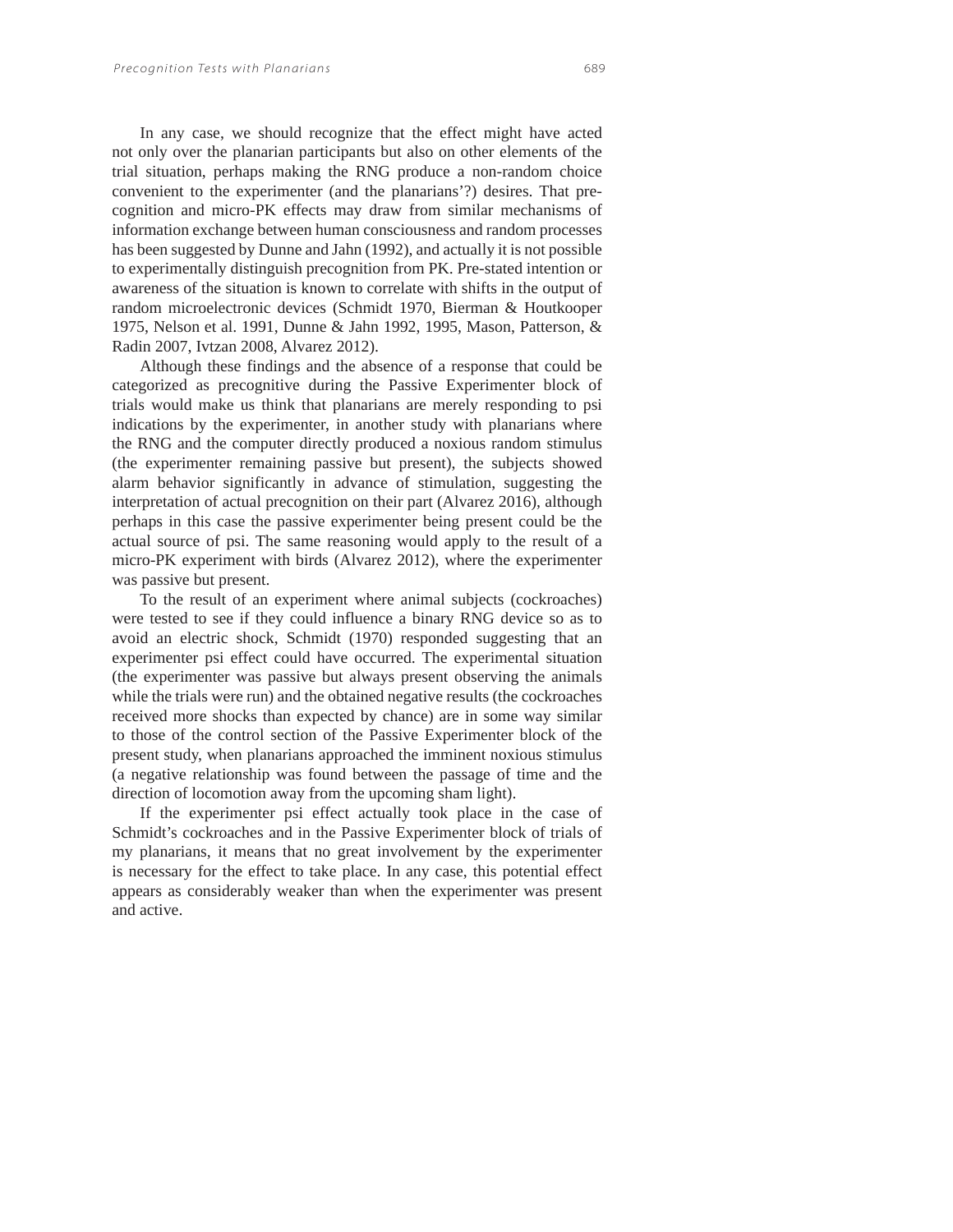To circumvent the failure of conventional experimental approaches to produce reliable and replicable results (Kennedy 2003), Millar (2015) proposes abandoning the classical signal-based model in favor of physicsbased approaches of non-local theories, which appear more in consonance with the often elusive facets of psi phenomena.

## **References Cited**

- Agata, K., Soejima, Y., Kato, K., Kobayashi, C., Umesono, Y., & Watanabe, K. (1998). Structure of the planarian central nervous system (CNS) revealed by neuronal cell markers. Zoological Science, 15:433–440.
- Alvarez, F. (2010a). Anticipatory alarm behavior in Bengalese finches. Journal of Scientific Exploration, 24(4):599-610.
- Alvarez, F. (2010b). Higher anticipatory response at  $13.5 \pm 1$  h local sidereal time in zebra finches. Journal of Parapsychology, 74:323–333.
- Alvarez, F. (2012). A PK experiment with zebra finches and a virtual predator. Journal of Scientific Exploration, 26:261–271.
- Alvarez, F. (2016). An experiment on precognition with planarian worms. Journal of Scientific Exploration, 30:217–226.
- Arees, E. A. (1986). Absence of light response in eyeless planaria. Physiology & Behavior, 36:445– 449.
- Baguñá, J., & Romero, R. (1984). Quantitative analysis of cell types during growth, degrowth and regeneration in the planarians Dugesia mediterranea and Dugesia tigrina. Hydrobiologia, 84:181–194.
- Bancel, P. A. (2017). Searching for global consciousness: A seventeen year exploration. Explore (NY), 13:94–101.
- Bierman, D. J., & Houtkooper, J. M. (1975). Exploratory PK tests with a programmable high speed random number generator. European Journal of Parapsychology, 1:3–14.
- Bierman, D. J., & Radin, D. I. (1999). Conscious and Anomalous Nonconscious Emotional Processes: A Reversal of the Arrow of Time. In Toward a Science of Consciousness III edited by S. R. Hameroff, A. W. Kaszniak, & D. J. Chalmers, Cambridge, MA: The MIT Press, pp. 367–386.
- Bierman, D. J., & Scholte, H. S. (2002). A fMRI brain imaging study of presentiment. Journal of International Society of Life Information Science, 20:380–388.
- Brown, H. M., & Ogden, T. E. (1968). The electrical response of the planarian ocellus. The Journal of General Physiology, 51:237–253.
- Brown, H. M., Ito, H., & Ogden, T. E. (1968). Spectral sensitivity of the planarian ocellus. The Journal of General Physiology, 51:255–260.
- Claussen, D. L., Grisak, A. G., & Brown, P. F. (2003). The thermal relations of the freshwater triclad flatworm, Dugesia dorotocephala (Turbellaria: Tricladida). Journal of Thermal Biology, 28:457–464.
- Cohen, J. E. (1965). Diurnal cycles and maze learning in planarians. The WormRunner's Digest, 7:20–24.
- Dunne, B. J., & Jahn, R. G. (1992). Experiments in remote human/machine interaction. Journal of Scientific Exploration, 6:311–332.
- Dunne, B. J., & Jahn, R. G. (1995). Consciousness and anomalous physical phenomena. Technical Note PEAR 95004. Princeton University.
- Duval, P., & Montredon, E. (1968). ESP experiments with mice. Journal of Parapsychology, 32:53-166.
- Halas, E. S., James, R. L., & Stone, L. A. (1961). Types of responses elicited in planaria by light. Journal of Comparative and Physiological Psychology, 54:302–305.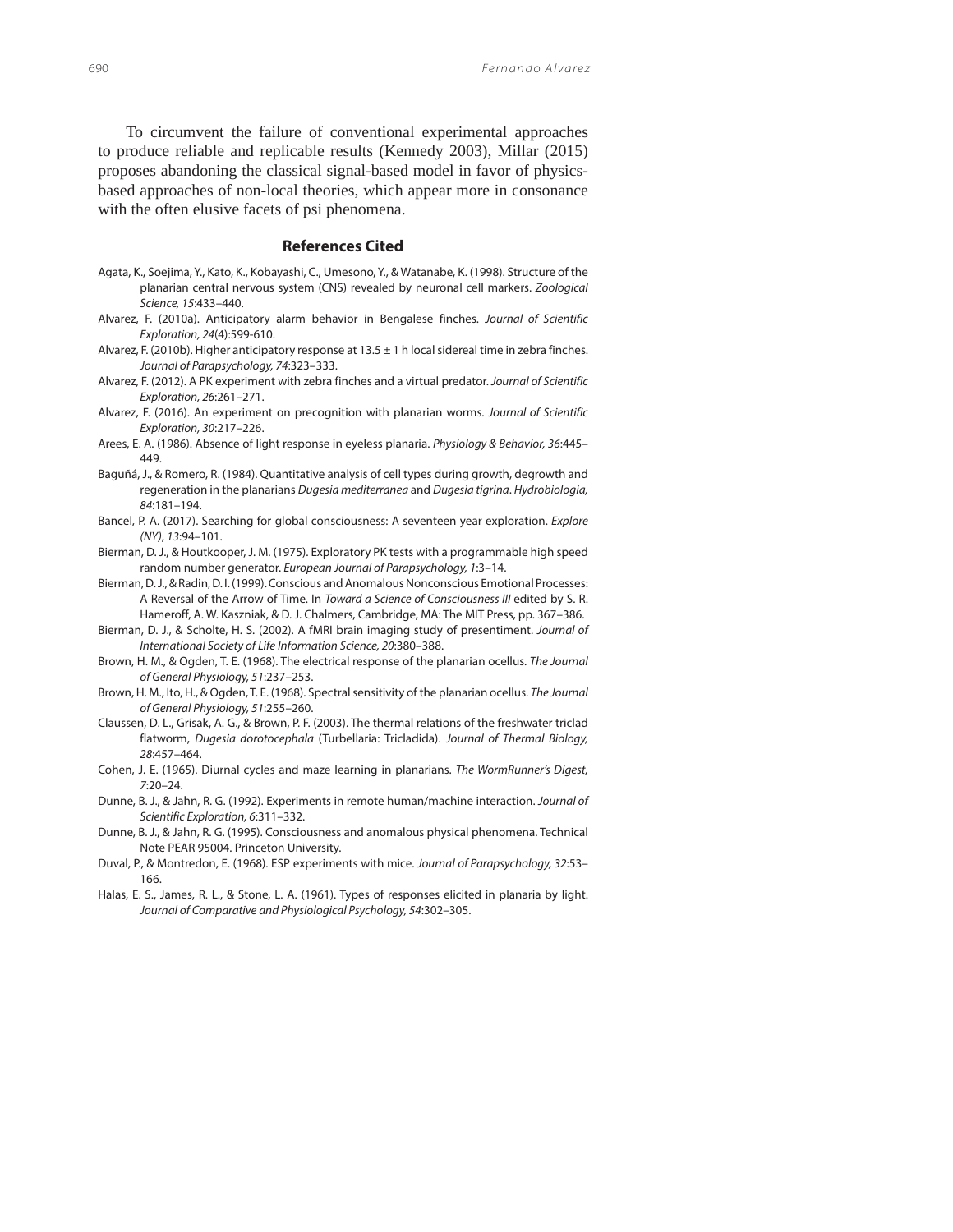Ivtzan, I. (2008). Meditation on consciousness. Journal of Scientific Exploration, 22:147–160.

- Kennedy, J. E. (2003). The capricious, actively evasive, unsustainable nature of psi: A summary and hypotheses. Journal of Parapsychology, 67:53–74.
- Mason, L. I., Patterson, R. P., & Radin, D. I. (2007). Exploratory Study: The random number generator and group meditation. Journal of Scientific Exploration, 21:295–317.
- May, E. C., Paulinyi, T., & Vassy, Z. (2005). Anomalous anticipatory skin conductance response to acoustic stimuli: Experimental results and speculations about a mechanism. The Journal of Alternative and Complementary Medicine, 11:695–702.
- McConnell, J. V. (Editor) (1967). A Manual of Psychological Experimentation on Planarians (second edition). Ann Arbor, MI: The Worm Runner's Digest, (special issue):10–20.
- McCraty, R., Atkinson, M., & Bradley, R. T. (2004). Electrophysiological evidence of intuition: Part 1. The surprising role of the heart. The Journal of Alternative and Complementary Medicine, 10:133–143.
- Millar, B. (2015). Quantum theory and Parapsychology. Chapter 13 in Parapsychology edited by E. Cardeña, J. Palmer, & D. Marcusson-Clavertz, Jefferson, NC: McFarland Co., p. 165.
- Murakoshi, H., & Yasuda, R. (2012). Postsynaptic signaling during plasticity of dendritic spines. Trends in Neurosciences, 35:135–143.
- Nelson, R. D. (2013). The Global Consciousness Project: meaningful patterns in random data. In Advances in Parapsychological Research 9 edited by S. Krippner, A. J. Rock, J. Beischel, H. L. Friedman, & C. L. Fracasso, Jefferson, NC: McFarland.
- Nelson, R. D. (2017). Weighting the parameters, a response to Bancel's "Searching for global consciousness: A seventeen year exploration". Explore (NY), 13:102–105.
- Nelson, R. D., Dobyns, Y. H., Dunne, B. J., & Jahn R. G. (1991). Analysis of Variance of REG Experiments: Operator Intention, Secondary Parameters, Database Structure. Technical Note, PEAR 91004. Princeton University.
- Palmer, J., & Millar, B. (2015). Experimenter Effects in Parapsychological Research. Chapter 22 in Parapsychology edited by E. Cardeña, J. Palmer, & D. Marcusson-Clavertz, Jefferson, NC: McFarland.
- Parker, G. H., & Burnett, F. L. (1900). The reactions of planarians, with and without eyes, to light. American Journal of Physiology, 4:373–385.
- Radin, D. I. (1997). Unconscious perception of future emotions: An experiment in presentiment. Journal of Scientific Exploration, 11:163–180.
- Radin, D. I. (2002). A dog that seems to know when his owner is coming home: Effect of environmental variables. Journal of Scientific Exploration,16:579–592.
- Radin, D. I. (2004). Electrodermal presentiments of future emotions. Journal of Scientific Exploration, 18:253–273.
- Raffa, R. B. (2005). A reverse-phase HPLC and fluorescence detection method for measurement of 5-hydroxytryptamine (serotonin) in Planaria. Journal of Pharmacological and Toxicological Methods, 51:73–76.
- Sarnat, H. B., & Netsky, M. G. (1985). The brain of the planarian as the ancestor of the human brain. The Canadian Journal of Neurological Sciences, 12:296–302.
- Sarnat, H. B., & Netsky, M. G. (2002). When does a ganglion become a brain? Evolutionary origin of the central nervous system. Seminars in Pediatric Neurology, 9:240–253.
- Sartori, L., Massaccesi, S., Martinelli, M., & Tressoldi, P. (2004). Physiological correlates of ESP: Heart rate differences between targets and non targets. Journal of Parapsychology, 68:351–360.
- Schmidt, H. (1970). PK experiments with animals as subjects. Journal of Parapsychology, 34:255– 261.
- Sheldrake, R., & Smart, P. (1998). A dog that seems to know when its owner is returning: Preliminary investigations. Journal of the Society for Psychical Research, 62:220–232.